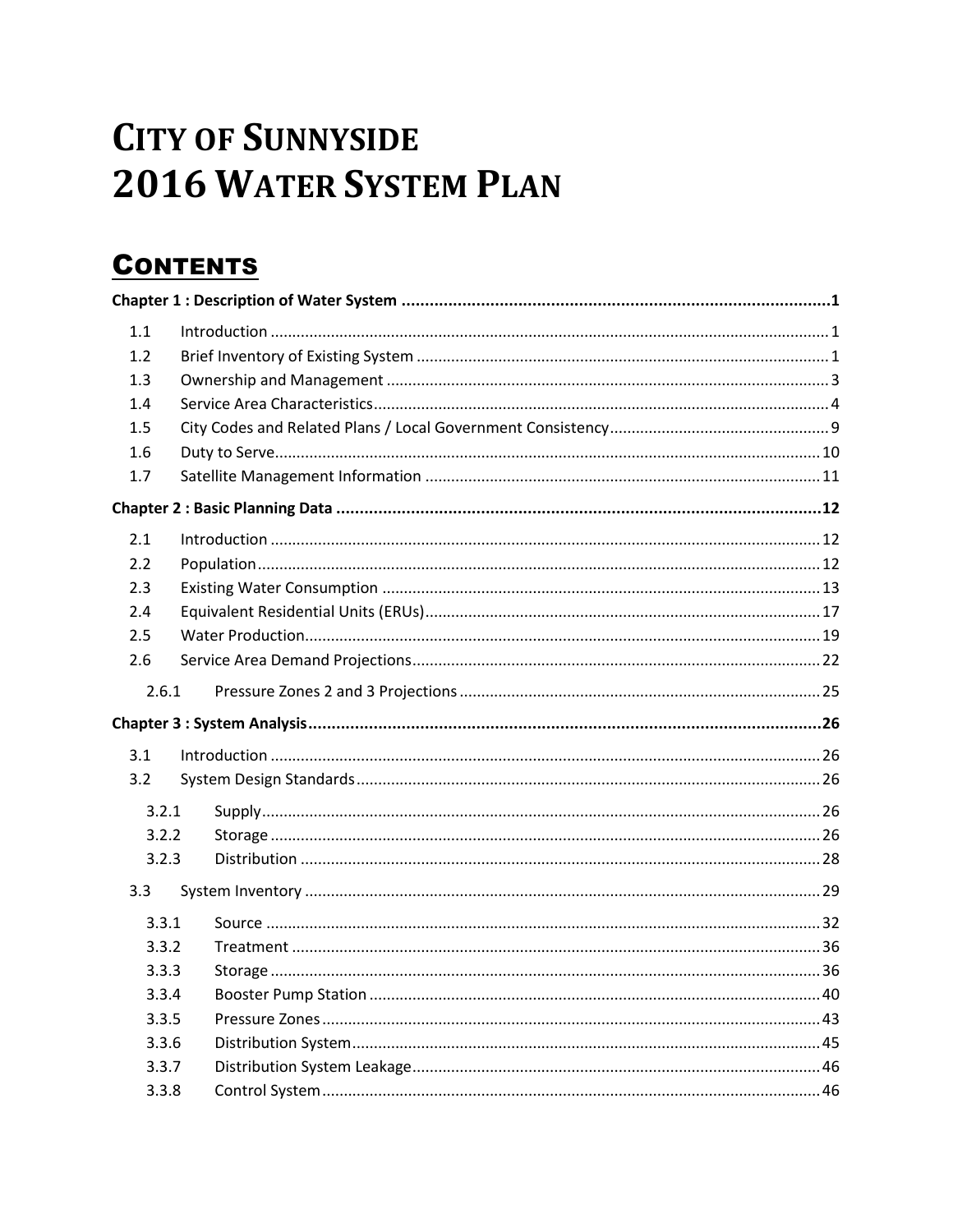| 3.4<br>3.5     |  |
|----------------|--|
|                |  |
| 3.5.1<br>3.5.2 |  |
| 3.5.3          |  |
|                |  |
| 3.6<br>3.7     |  |
|                |  |
| 3.7.1          |  |
| 3.7.2          |  |
|                |  |
| 4.1            |  |
| 4.1.1          |  |
| 4.1.2          |  |
| 4.1.3          |  |
| 4.1.4          |  |
| 4.2            |  |
| 4.2.1          |  |
| 4.2.2          |  |
| 4.3            |  |
| 4.4            |  |
| 4.4.1          |  |
| 4.4.2          |  |
| 4.5            |  |
|                |  |
| 4.5.1<br>4.5.2 |  |
|                |  |
|                |  |
| 5.1            |  |
| 5.2            |  |
| 5.3            |  |
| 5.4            |  |
|                |  |
| 6.1            |  |
| 6.1.1          |  |
| 6.2            |  |
| 6.3            |  |
| 6.4            |  |